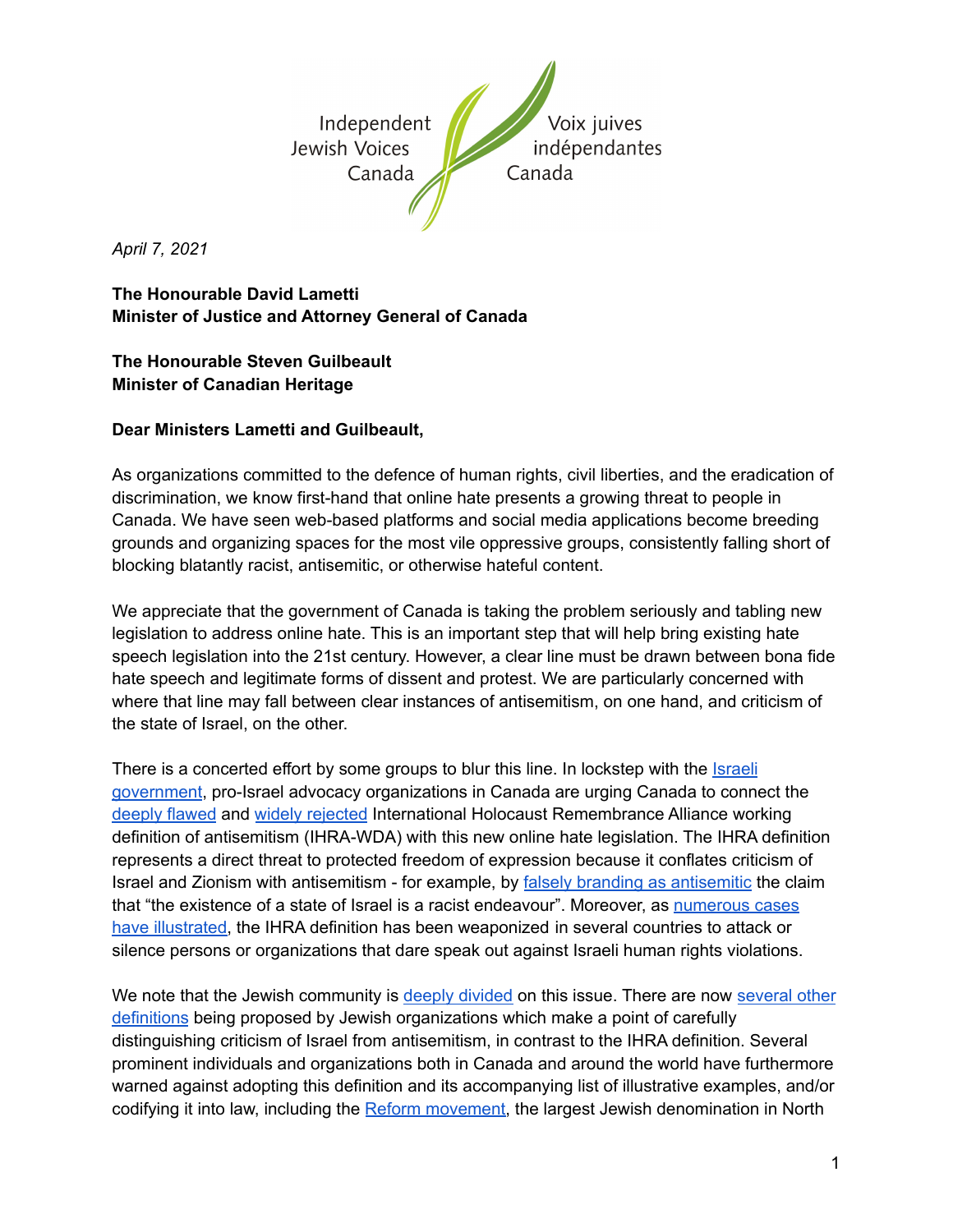America; the Canadian Labour [Congress](https://twitter.com/CanadianLabour/status/1235992781635629057?s=20); the Canadian [Federation](https://cfs-fcee.ca/cfs-supports-ijvs-definition-of-antisemitism/) of Students; the [Ontario](https://ocufa.on.ca/press-releases/ocufa-opposes-ontario-government-circumventing-democracy-and-public-debate-on-bill-168/) [Confederation](https://ocufa.on.ca/press-releases/ocufa-opposes-ontario-government-circumventing-democracy-and-public-debate-on-bill-168/) of Faculty Associations; over 600 Canadian [academics](https://www.ijvcanada.org/open-letter-from-canadian-academics-opposing-the-ihra-definition-of-antisemitism/); over 150 [Jewish](https://jewishfaculty.ca/) Canadian [academics,](https://jewishfaculty.ca/) 21 Canadian academic unions and [associations;](https://www.noihra.ca/academic-campaign) 122 [Palestinian](https://www.theguardian.com/news/2020/nov/29/palestinian-rights-and-the-ihra-definition-of-antisemitism) and Arab [intellectuals,](https://www.theguardian.com/news/2020/nov/29/palestinian-rights-and-the-ihra-definition-of-antisemitism) a broad coalition of progressive Zionist [organizations](https://www.progressiveisraelnetwork.org/progressive-israel-network-groups-oppose-codification-of-ihra-working-definition-of-antisemitism-citing-strong-potential-for-misuse/); and even [Kenneth](https://www.theguardian.com/commentisfree/2019/dec/13/antisemitism-executive-order-trump-chilling-effect) [Stern](https://www.theguardian.com/commentisfree/2019/dec/13/antisemitism-executive-order-trump-chilling-effect), the lead drafter of the definition himself.

In August 2020, several organizations, including the Canadian Civil Liberties Association, the BC Civil Liberties [Association,](https://bccla.org/wp-content/uploads/2021/03/1-Joint-Submission-Online-Hate-Consultation.pdf) the Centre for Free Expression at Ryerson University, and [Independent](https://www.ijvcanada.org/tackling-online-hate/) Jewish Voices Canada were invited to participate in consultations with the federal Department of Justice to discuss the best methods for combating online hate. In their submissions to the Minister and Parliamentary Secretary, these organizations asserted that while it is imperative to rigorously condemn antisemitism in all its forms, the federal government must not do so by conflating criticism of Israel with antisemitism.

Let's tackle online hate, but let's do so while protecting our Charter-protected freedoms of thought, belief, opinion and expression. We stand firm in this position and we urge you to do the same by not adopting the IHRA definition of antisemitism into online hate legislation or any accompanying interpretative guidelines and affiliated policies.

## **Signed:**

Arab Canadian Lawyers Association Canada Palestine Association Canadian Arab Institute Canadian BDS Coalition Canadian Federation of Students Canadian Foreign Policy Institute Canadian Friends Service Committee (Quakers) Canadian Union of Postal Workers Canadian Unitarians for Social Justice Canadians for Justice and Peace in the Middle East Canadians United Against Hate CanPalNet - Canada Palestine Support Network Confédérations des syndicats nationaux (CSN) Conseil régional FTQ Montréal métropolitain Courage Coalition Independent Jewish Voices Canada Jewish Liberation Theology Institute Just Peace Advocates Justice For Palestinians, Calgary Ligue des droits et libertés Mennonite Church Canada Palestine-Israel Network Mennonite Church Manitoba Palestine-Israel Working Group Niagara Movement for Justice in Palestine-Israel (NMJPI) Oakville Palestinian Rights Association